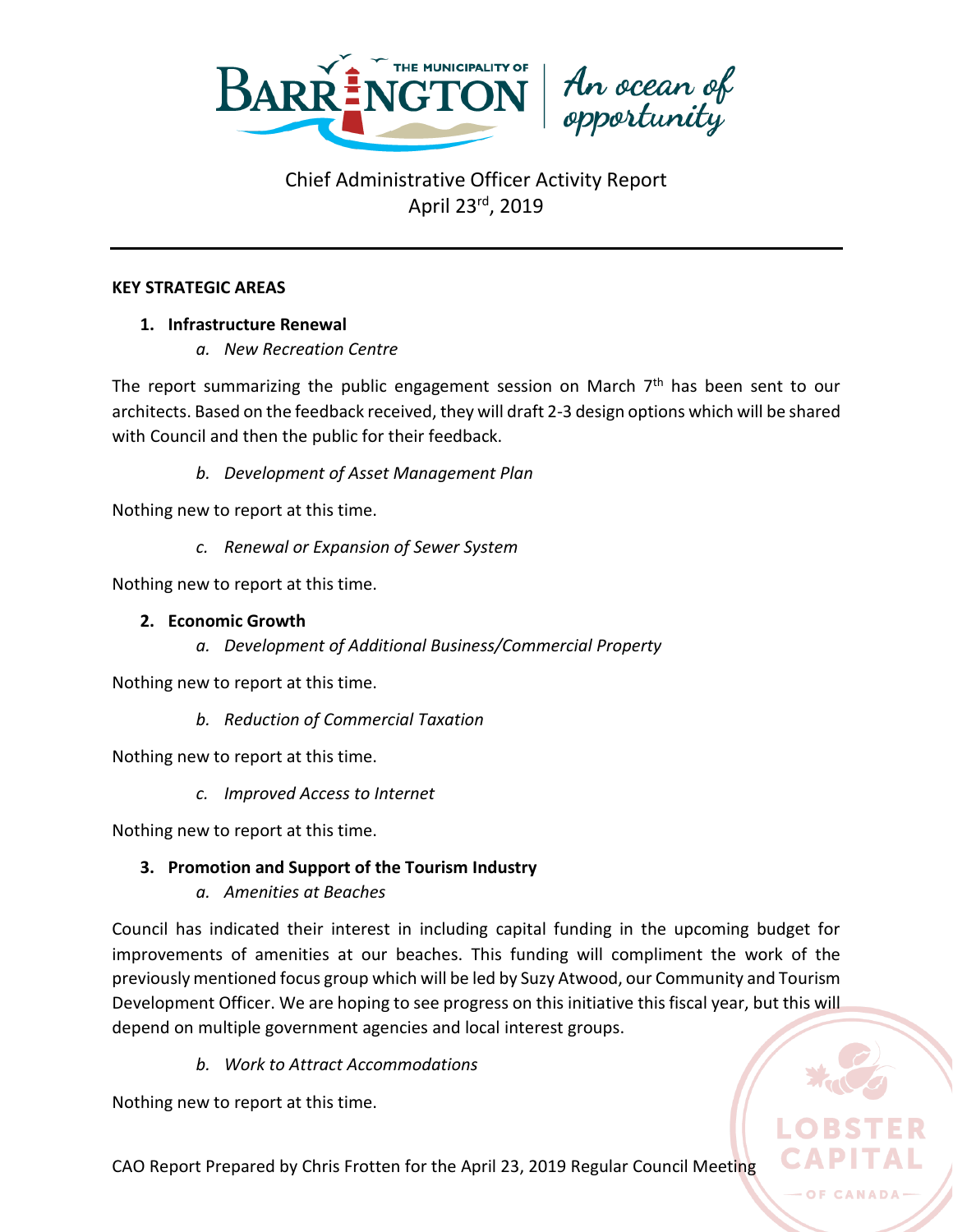

### **4. Provision or Support of Services for Residents of the Municipality**

*a. Continued Work Towards Additional Medical Services (Medical Clinic, Dialysis)*

We continue to communicate on a regular basis with a physician that will begin a practice in Barrington. More details regarding this very important service will be made available in the coming months.

*b. Develop Water Access Plan (docks, wharves and marinas)*

Nothing new to report at this time.

*c. Improve Active Transportation (sidewalks, trails, boardwalks)*

Nothing new to report at this time.

## **SUMMARY OF ACTIVITIES MARCH 23RD to APRIL 22ND**

### **TOPICS**

### **Budget**

The budget has been one of the main priorities in the last two months. Council has deliberated the operating budget during multiple meetings and has discussed capital planning and budgeting. A final draft of the operating budget, which includes the feedback received during the previous meetings, has been presented to Council.

### **Tax Bills**

The interim tax bills were issued April 3, 2019. This bill represents 50% of a calculation based on the current year's taxable assessment and the last tax rate set by Council along with 50% of the previous year's sewer service charge, when applicable.

### **Fire Services & EMO Coordination Position**

We are excited to announce that Dwayne Hunt has been hired as the new Fire Services and EMO Coordinator for the Municipality. We are fortunate to have hired an individual who has devoted his life to emergency and fire services in our Municipality and are excited to have him join the team. His start date is April 23<sup>rd</sup>.

OF CANADA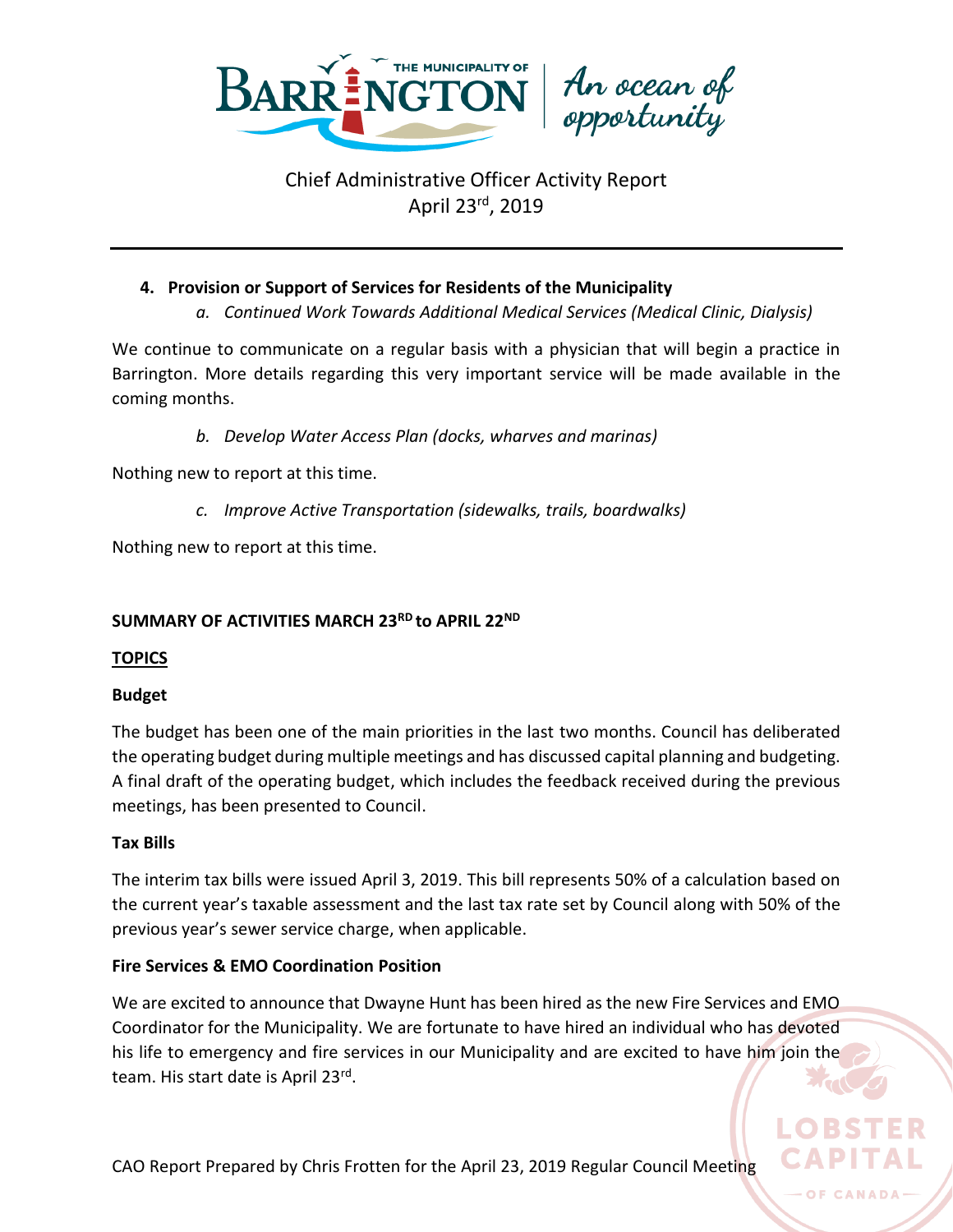

#### **Clyde Area Community Centre Association**

A purchase and sale agreement was accepted by the Association however they are still awaiting details on insurance for the building which has delayed the transaction. Once the transaction is complete, the funds will be disbursed to the groups – thus finalizing the project.

#### **Marathon Committee**

The Marathon Committee continues its work and is moving forward with key decisions in preparation of the 49<sup>th</sup> edition of the marathon. As of the beginning of April, 87 runners were registered. As mentioned previously, each member is working on subcommittees to ensure the important aspects such as sponsorship, registration, administration, marketing and budgeting are all moving forward.

#### **Summer Season**

#### *Property Services Department*

The Property Services Department has serviced their snow removal equipment and has stored it away for summer. The arena was closed for the season on March and the ice surface was removed and readied for summer use. We heard a lot of positive comments regarding the management and operations of the arena this year and I would like to thank Cora, Eugene and Stacey for their great work over the season! The Curling Club was also shut down for the season.

Attention is now on preparing for the upcoming summer season. Landscaping has begun at Sherose Ball Field and more is on the horizon at our parks and rest stops. Gravel was screened on Goose Lake Road and winter damage at the Sherose Nature Trail was repaired. Finally, a memorial Bench installed at the Bacarro Light.

#### *Recreation Department*

The Recreation Department is also preparing for the summer season. Student summer positions for our day camps and pool have been advertised and the deadline for applications is May 1, 2019. Programs such as a walking, senior exercise classes, Nordic walking sessions and paint nights have been ongoing. Registration for under-6 soccer will be Tuesday at the arena and Thursday at Sobeys, both from 7:00 p.m. – 9:00 p.m. Preparation of the Community Garden will soon begin and a skipping program is being planed for late May.

OF CANADA